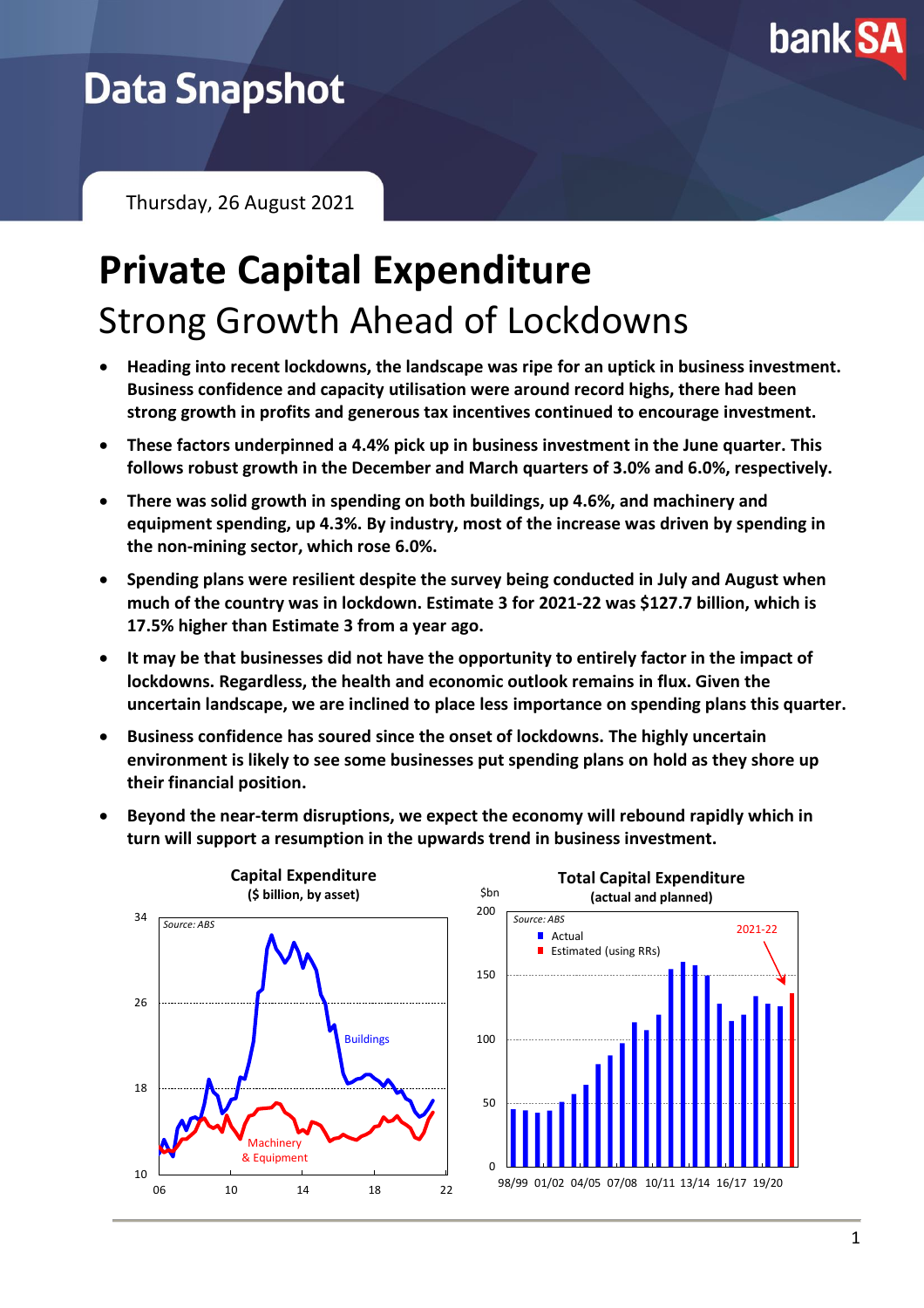# **Actual Spending**

Heading into the recent lockdowns, the landscape was ripe for an uptick in business investment. Business confidence and capacity utilisation were around record highs, there had been strong growth in profits and generous tax incentives continued to encourage investment.

These factors underpinned a continued pick up in business investment in the June quarter. Private business capital expenditure rose by 4.4% in the quarter. This follows robust growth in the December and March quarters. Total private capital expenditure has now recovered to be above the pre-pandemic level at December 2019.

The rise was led by growth in investment in buildings and structures. This rose by 4.6% in the quarter. This has been recovering since the lows during the pandemic but remains around 1% below its pre-pandemic level.

Spending on machinery and equipment also grew strongly, driven by the non-mining sector. This was up 4.3% in the June quarter, following strong growth in the December and March quarters of 4.8% and 8.8%, respectively. Spending on machinery and equipment is now at its highest level since December 2012. Businesses continue to take advantage of generous government tax incentives such as the temporary full expensing and the temporary loss carry-back schemes, in addition to responding to the recovery in the economy.

Growth in business investment spending was driven by the non-mining sector. Non-mining capital expenditure increased by 6.0% in the quarter, as it continued to recover after falling sharply following the onset of the pandemic. By industry, the rental, hiring and real estate services sector was the strongest contributor to growth (contributing 1.9 percentage points). This was followed by transport, postal and warehousing (contributing 1.2 percentage points).

Mining sector investment rose by 0.4%, to be 2.2% higher over the year. During the pandemic, mining investment has been relatively steady, supported by spending to replace existing capacity. The recovery in the global economy has increased demand for raw materials and flowed through into higher commodity prices.

Data on final spending for 2020-21 was published, which was \$125.7 billion. This represents a 1.5% decline in spending compared to 2019-20, reflecting the decline in investment following the onset of the lockdowns. However, it is worth noting that investment still turned around sharply in the latter part of the financial year. For comparison, early in the pandemic, spending plans suggested investment would decline around 12%.

### **States and Territories**

The growth in private capital expenditure in the quarter was broad-based across the country.

Spending increased in all states and territories, except for SA. Spending in SA fell by 3.3% as it retraced from high levels in the March quarter, which was the second strongest quarter for SA in the history of the series. Investment spending in SA was 11.6% higher over the year. The NT recorded the strongest quarterly growth of 111.5%, to be 60.2% higher through the year. However, investment spending in the territory has been volatile in recent quarters.

The ACT (29.7%), Victoria (10.7%), Queensland (5.1%) and NSW (5.0%) all also recorded robust growth in the quarter.

On an annual basis, all states and territories recorded growth. This was led by the NT (60.2%), Tasmania (41.3%) and NSW (19.1%). Annual growth was weakest in Victoria (6.6%) and Queensland (0.8%).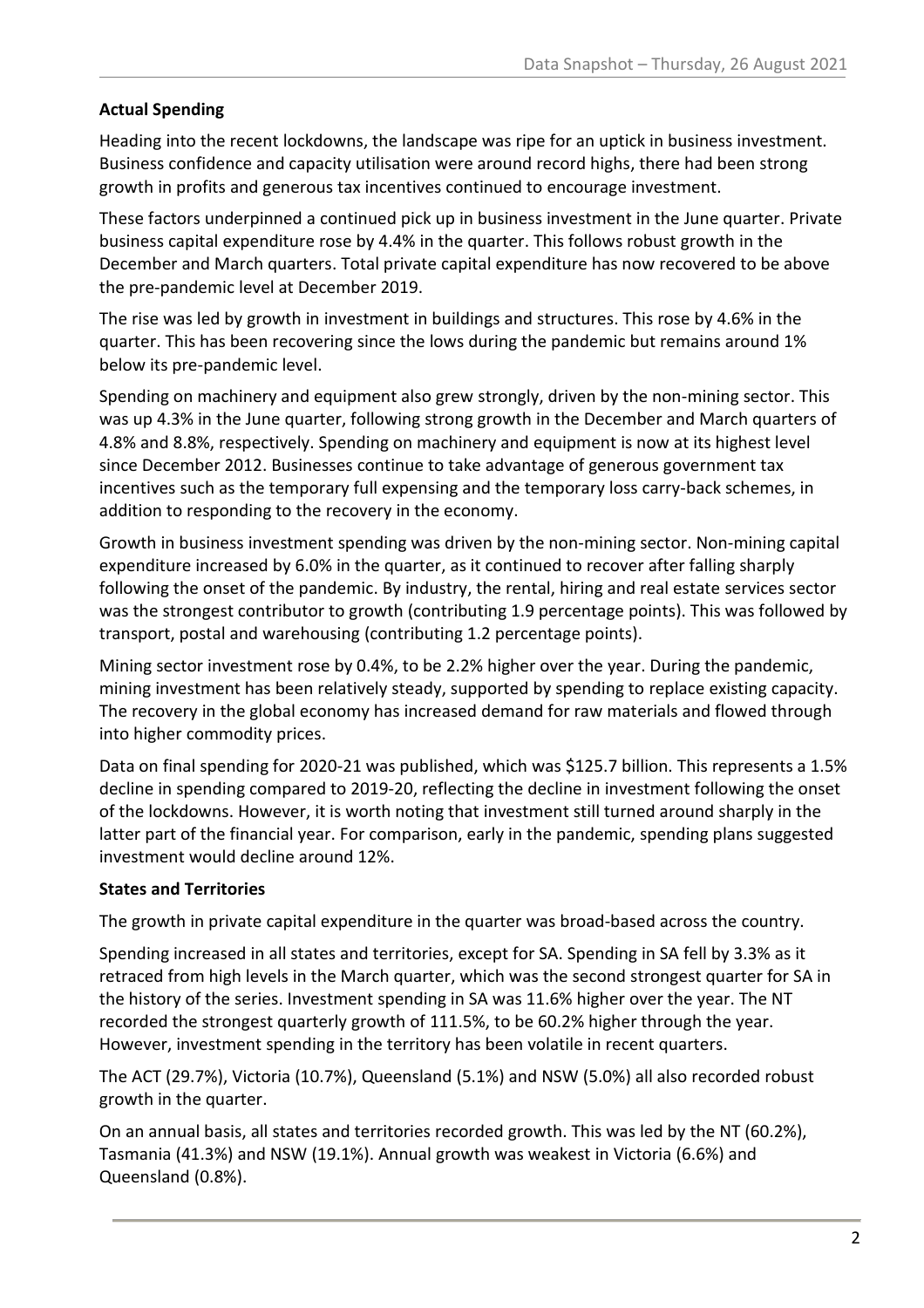Encouragingly, capital expenditure spending is now above pre-pandemic levels in most states and territories, the exceptions being Queensland and Victoria.

# **Spending Plans**

Spending plans were resilient despite the survey being conducted in July and August when much of the country was in lockdown.

We received Estimate 3 for 2021-22, which was \$127.7 billion. Estimates tend to increase through the year as companies add to their plans. What is more helpful in assessing the outlook for investment is the comparison with Estimate 3 for 2020-21. Estimate 3 for 2021-22 is 17.5% higher than Estimate 3 from a year ago. Recall that Estimate 2 on Estimate 2 from a year ago was 14.7% higher. In other words, this suggests a slight upgrade in spending plans.

Another approach to assessing the outlook for investment spending is using actual spending outcomes through realisation ratios. These estimates suggest the investment outlook is broadly unchanged from the previous survey. That is, capital expenditure will be around 8% higher in 2021-22 than in the previous financial year.

It may be the case that businesses did not have the opportunity to entirely factor in the impact of lockdowns. Our liaison suggests that more businesses started to feel the pinch from lockdowns from mid-August. Businesses built up large cash flow buffers last year which will help them to weather lockdowns for a period. However, the longer lockdowns last, the more likely it will be that businesses need to cut back their spending plans.

Regardless, the health and economic outlook remains in flux. Given the uncertain landscape, we are inclined to place less importance on the spending plans this quarter.

## **Outlook**

Business confidence has soured since the onset of lockdowns. The highly uncertain environment is likely to see some businesses put spending plans on hold as they shore up their financial position and await the outcome of developments around lockdowns.

Much will depend on how long lockdowns lasts. Currently, we expect that the lockdown in NSW will last to the end of October and that the lockdown in Victoria will last at least six weeks.

However, conditions remain favourable once lockdowns lift. Monetary policy settings are highly accommodative and businesses still have access to generous government investment incentives. Fiscal policy support announced by the Federal and state governments will also assist businesses in managing a period of reduced revenue.

Beyond the near-term disruptions, we expect the economy will rebound rapidly and demand will increase once restrictions ease, with 5% GDP growth pencilled in for 2022. This in turn will support a pick up in business investment.

> **Matthew Bunny and Jarek Kowcza** Ph: (02) 8254 0023